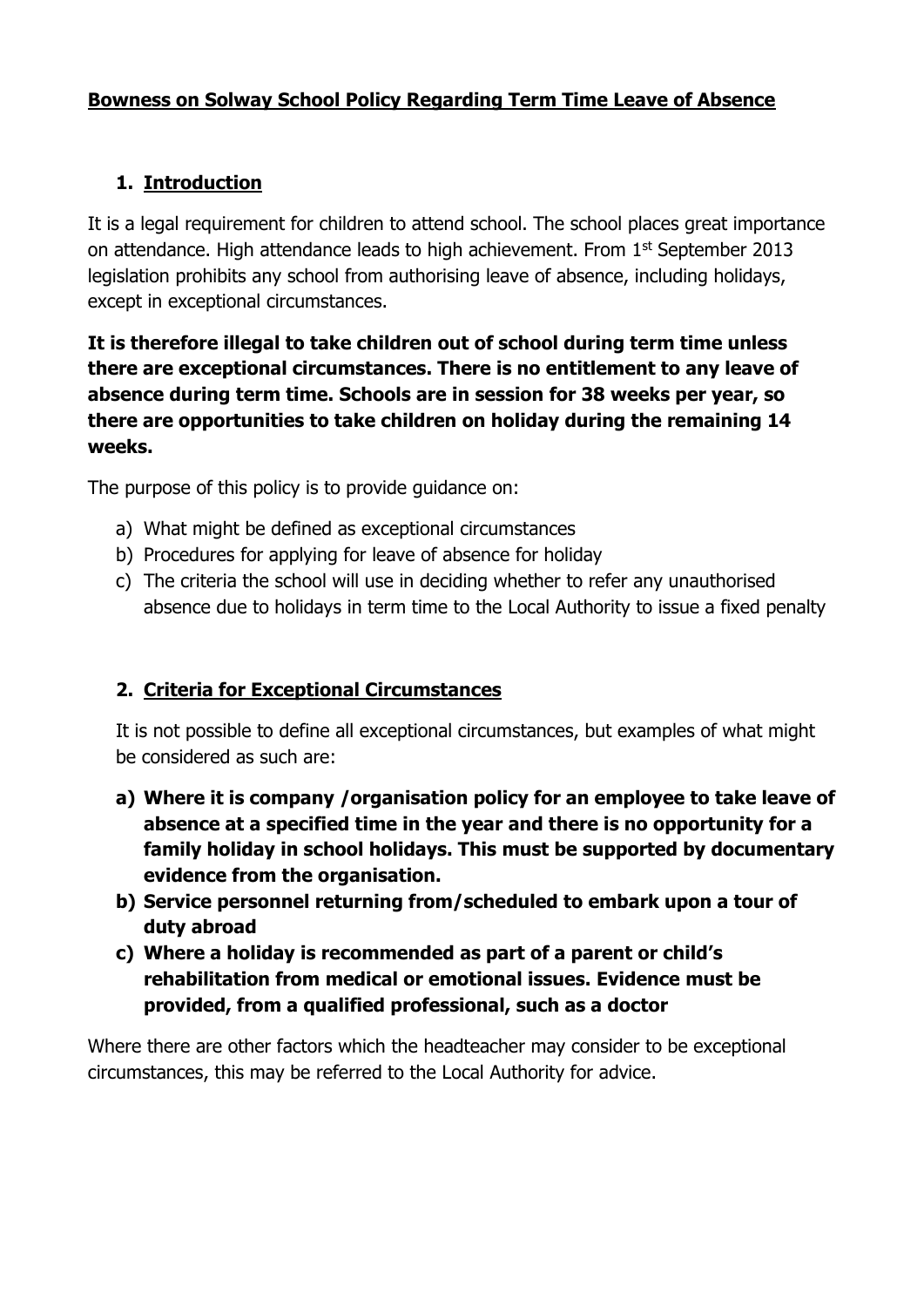## **3. PROCEDURES FOR APPLYING**

- **a)** Applications for leave of absence should always be made in advance using the correct form (Appendix 1). Forms can be obtained from the school office or the school website. They should be returned to the school office or emailed to head@bowness-on-solway.cumbria.sch.uk
- **b)** The exceptional circumstances to explain why a leave of absence must be taken during in term time should clearly be stated.
- **c)** The headteacher will decide whether the leave of absence can be authorised and will contact the parent to inform them of the outcome
- **d)** Even where there are exceptional circumstances no leave of absence will be granted during any period of external exams such as SAT's which are usually mid – May.
- **e)** Multiple or conflicting requests from separated parents or other relatives such as grandparents will not be considered.

## **4. CONSEQUENCES OF TAKING AN UNAUTHORISED LEAVE OF ABSENCE**

Taking leave of absence without authorisation will have an impact on a child's learning. Parents who choose to take an unauthorised leave of absence must accept that this will have an adverse effect on their child's educational achievement. The school may therefore ask the Local Authority to issue a fixed penalty notice where an unauthorised leave of absence has been taken. The fixed penalty fine is collected by the Local Authority, not the school.

Unless there are exceptional circumstance a fixed penalty fine will be issued:

- a) When the leave of absence causes the child's attendance to fall below 90% in the previous twelve months
- b) When there has been a previous unauthorised leave of absence in the same academic year of 5 or more days